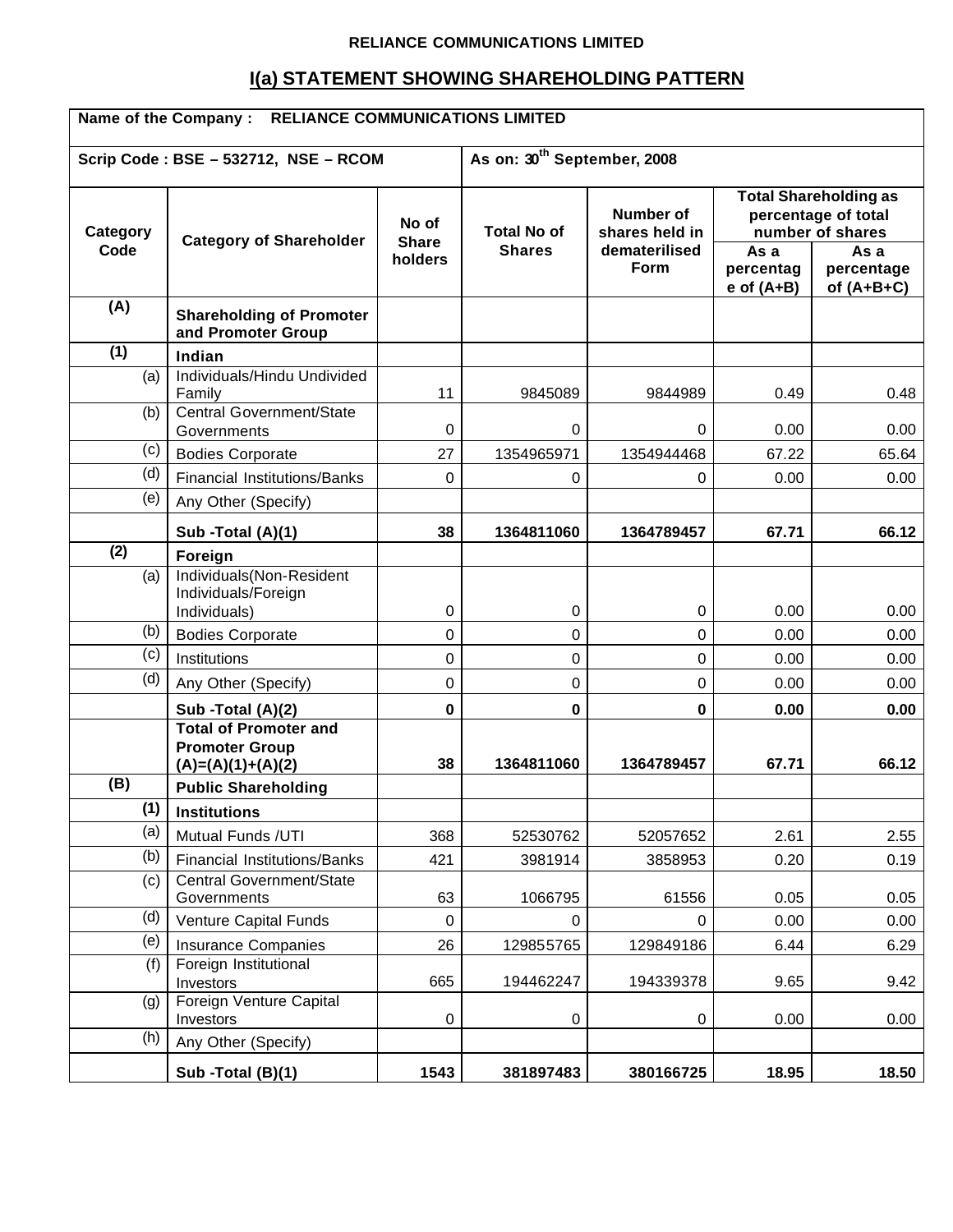## **RELIANCE COMMUNICATIONS LIMITED**

# **SHAREHOLDING PATTERN AS ON 30th SEPTEMBER, 2008**

| (2) | <b>Non-Institutions</b>                                                                   |         |              |            |        |        |
|-----|-------------------------------------------------------------------------------------------|---------|--------------|------------|--------|--------|
| (a) | <b>Bodies Corporate</b>                                                                   | 9293    | 50495683     | 49804617   | 2.50   | 2.45   |
| (b) | Individual shareholders<br>holding nominal share<br>capital up to Rs.1Lakh.               | 2092340 | 190073643    | 140740783  | 9.43   | 9.21   |
|     | ii. Individual shareholders<br>holding nominal share<br>capital in excess of<br>Rs.1Lakh. | 154     | 15752485     | 15174989   | 0.78   | 0.76   |
| (c) | Any Other (Specify)                                                                       |         |              |            |        |        |
| 1   | NRIs/OCBs                                                                                 | 20915   | 12770336     | 8606841    | 0.63   | 0.62   |
|     | Sub -Total (B)(2)                                                                         | 2122702 | 269092147    | 214327230  | 13.35  | 13.04  |
|     | <b>Total Public Shareholding</b><br>$B=(B)(1)+(B)(2)$                                     | 2124245 | 650989630    | 594493955  | 32.29  | 31.54  |
|     | TOTAL $(A) + (B)$                                                                         | 2124283 | 2015800690   | 1959283412 | 100.00 | 97.66  |
| (C) | Shares held by<br><b>Custodians and against</b><br>which Depository<br>Receipts have been |         |              |            |        |        |
|     | issued                                                                                    | 1       | 48226191     | 48226191   | 0.00   | 2.34   |
|     | <b>GRAND TOTAL</b><br>(A)+(B)+(C)                                                         | 2124284 | 20640 26 881 | 2007509603 | 100.00 | 100.00 |

#### **I(b) Statement showing shareholding of persons belonging to the category "Promoter and Promoter Group"**

| Sr. No.         | Name of the shareholder                                                                     | No of shares | Shares as a percentage of total<br>number of shares{i.e., Grand Total<br>(A)+(B)+(C) indicated in statement at<br>para(I)(a) above} |
|-----------------|---------------------------------------------------------------------------------------------|--------------|-------------------------------------------------------------------------------------------------------------------------------------|
|                 | AAA Communication Private Limited                                                           | 1308110172   | 63.37                                                                                                                               |
| $\overline{2}$  | <b>Reliance Capital Limited</b>                                                             | 18461758     | 0.89                                                                                                                                |
| 3               | Sonata Investments Limited                                                                  | 13775000     | 0.67                                                                                                                                |
| 4               | Reliance Innoventures Private Limited                                                       | 11529001     | 0.56                                                                                                                                |
| 5               | Smt. Kokila D. Ambani                                                                       | 4665227      | 0.23                                                                                                                                |
| 6               | Hansdhwani Trading Company Pvt. Ltd                                                         | 3000040      | 0.15                                                                                                                                |
| 7               | Shri Anil D. Ambani                                                                         | 1859171      | 0.09                                                                                                                                |
| 8               | Master Jaianmol A. Ambani<br>(through Father and natural guardian Shri Anil<br>D. Ambani)   | 1669759      | 0.08                                                                                                                                |
| 9               | Smt. Tina A. Ambani                                                                         | 1650832      | 0.08                                                                                                                                |
| 10 <sup>°</sup> | Reliance General Insurance Co Ltd                                                           | 90000        | 0.00 <sub>1</sub>                                                                                                                   |
| 11              | Master Jaianshul A. Ambani<br>(through Father and natural guardian Shri Anil)<br>D. Ambani) | 100          | 0.00 <sub>1</sub>                                                                                                                   |
|                 | <b>TOTAL</b>                                                                                | 1364811060   | 66.12                                                                                                                               |